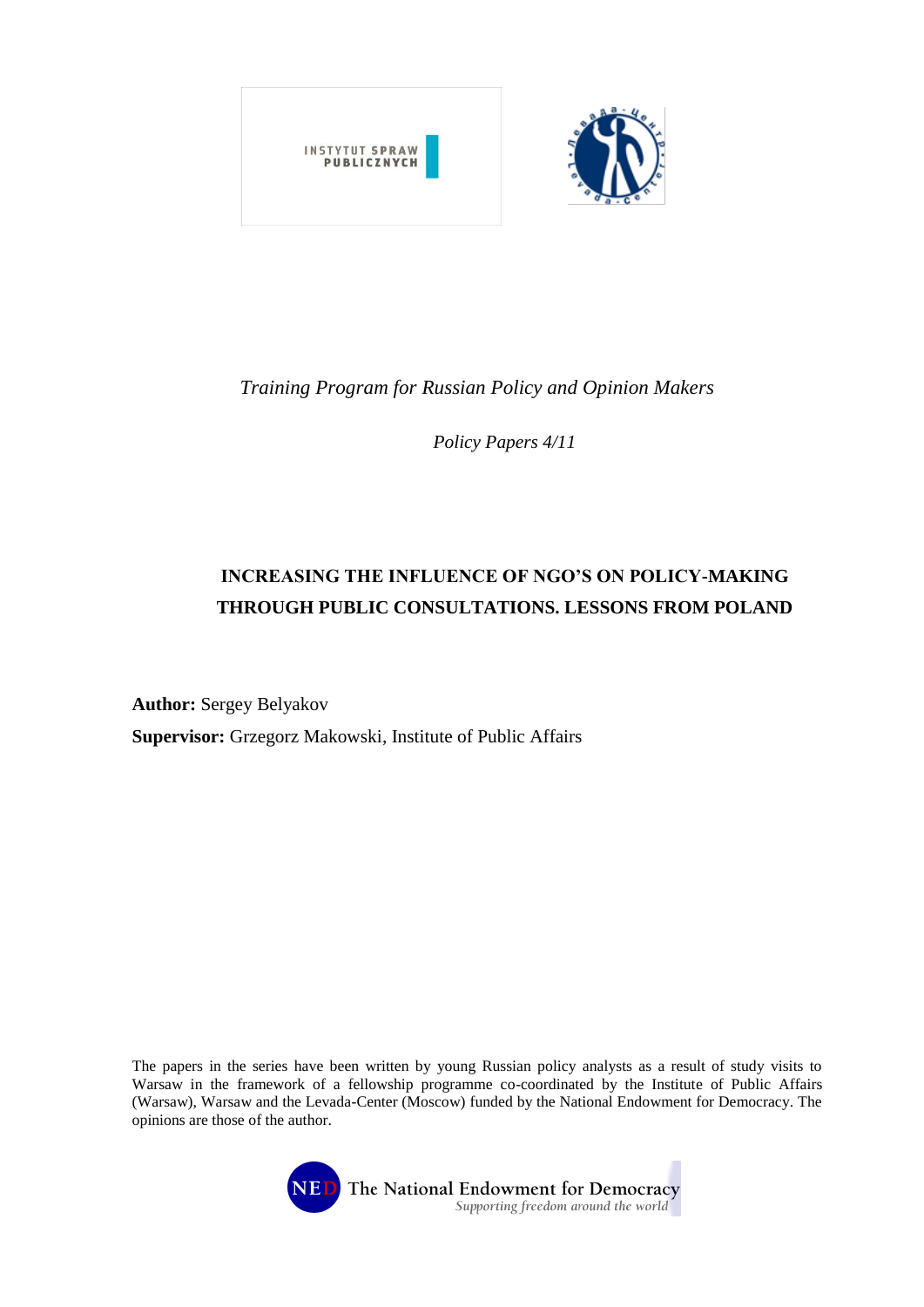## **Introduction**

Expert assessments and analysis of the development of modern civil society in Russia have become more negative over the last few years. The level of civil involvement in public life has decreased due to changes in NGO law (2006), which have imposed significant limitations on NGO activity.<sup>1</sup> NGOs have become less influential and their social impact and effectiveness have significantly declined.

Before 2006, the Russian NGO sector showed stable growth (the quantity of NGOs increased by 34% in relation to 2001). According to a Public Chamber report, a total of 360 thousand NGOs were registered by 2006 in Russia. Nowadays, the dynamics are negative – the total number of NGOs has declined significantly over the last five years.<sup>2</sup>

The sector is not only insignificant in terms of "human weight", but is also noninfluential. According to research conducted by Circon in 2007-2008, the influence of nongovernmental organizations on the decision-making process is very low: average estimates of the influence on various aspects range from 0 up to 0.9 on a scale varying from  $-3$  up to  $+3$ .  $3$ 

Surveys conducted by the Russian Public Opinion Fund have discovered another side to the problem: in 2007, 25 % of Russians acknowledged that NGOs bring some benefit to public life (essential or marginal), whereas 19 % disagreed with this statement. However, the main finding was that 56 % of respondents were not able to define NGOs' public benefit. 4

Among the large number of disadvantages of NGO activity and reasons for its insufficient effect on the policy–making process, the most crucial is the ineffectiveness of the mechanism of public consultations as one of the fundamental components of government-NGO cooperation. Many important laws and norms are not subject to public consultation before enactment and this has resulted in the fact that not all interests of related target groups are taken into account and a low level of implementation of such laws and norms. 5

<sup>&</sup>lt;sup>1</sup> See: Federal Law No.7-FZ "On Non-Commercial Organizations," 1996 (NGO Law)

<sup>&</sup>lt;sup>2</sup> See: Public Chamber Report, 2010

<sup>&</sup>lt;sup>3</sup> CIRCON, 2008 (www.zircon.ru/russian/publication/5\_4.htm). Research shows different indicators of third sector influence on the policy-making process, as estimated by NGOs and government representatives: from initiation of the issue to monitoring of its implementation. The assessment had a seven-range scale from -3 to +3, where "-3" – strong negative influence, "+3" – strong positive influence, "0" – absence of influence; thereby not only the "level of influence", but also its "character" was assessed.

<sup>4</sup> Public Opinion Fund, 2007

<sup>5</sup> See: I. Zadorin, D. Zaitcev, *Grazhdanskoe uchastie v Rossii* (Journal "Politiya" No. 1 of 2011)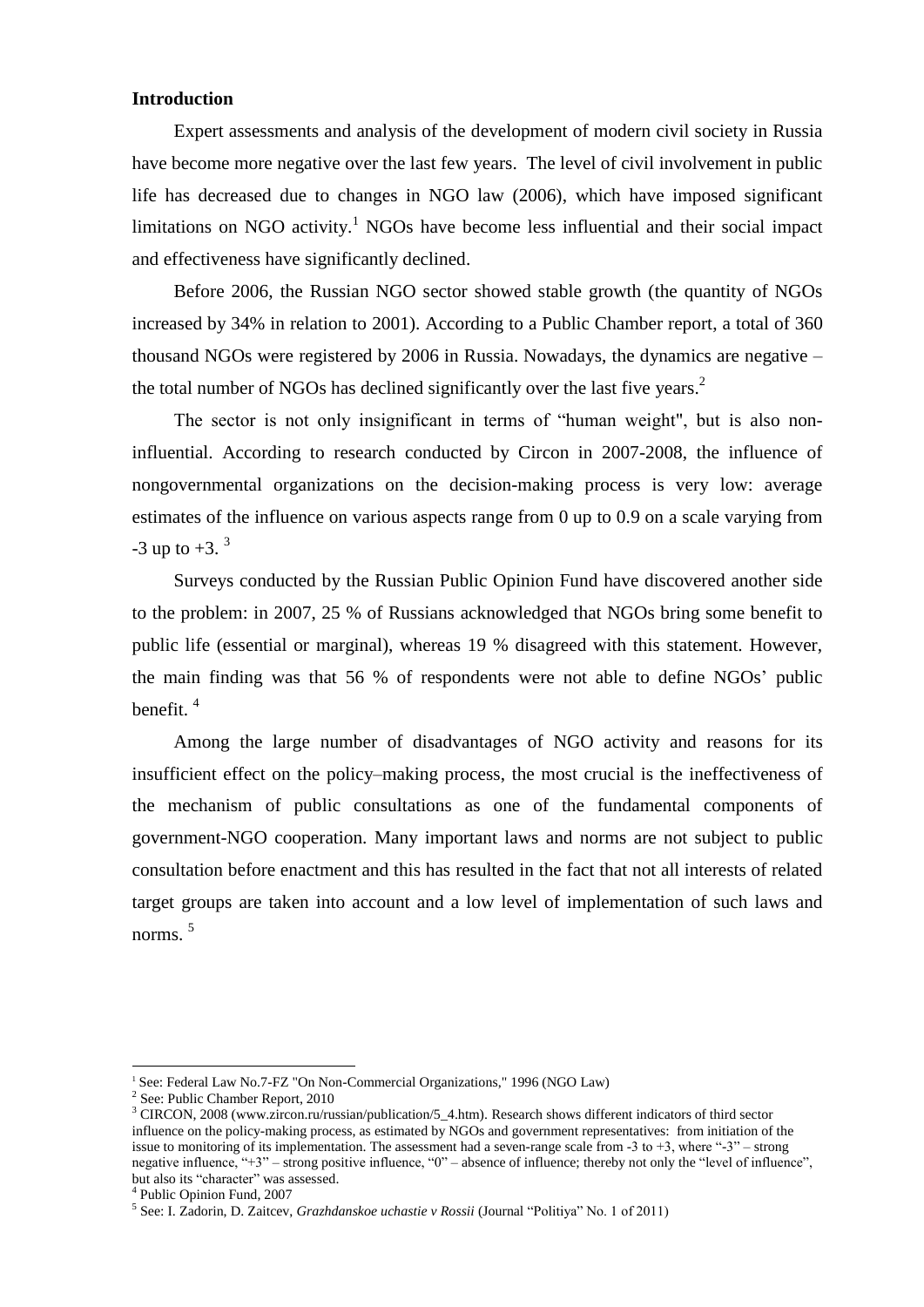## **The importance of Public Consultations in the policy-making process**

Western democratic experience has shown that public consultation is a very important mechanism for taking into account the opinions of social groups, which not only allows laws to reflect social realities, but also to exclude inconsistent and impracticable decisions in the law-making process and, moreover, to obtain the support of different groups and institutions, and ensure in advance that specific (future) policies will be efficient.

Consultation is a very important aspect of civil dialogue, a process that is open in theory to all organizations having expertise in a given field. It is a process which is underpinned by democratic principles and enables civil society organizations to be a part of the policy-framing and decision-making process concerning the development and future of the country. <sup>6</sup>

Well-planned and organized public consultations provide an opportunity to clarify the opinions of the target audience and help to overcome the resistance of opposition groups and develop an effective strategy which takes into account the positions of all interested parties.

This paper considers how to increase NGO influence on the policy-making process from two perspectives.

First, it attempts to reveal the disadvantages of the legal and infrastructural framework regulating the process of public consultations and give concrete recommendations on how to improve this framework.

Second, it provides recommendations on direct activities and initiatives of NGOs and government, and what kind of policy tools from the Polish experience could be developed and implemented to facilitate the public consultations process in Russia more effectively.

This paper aims to reveal the benefits that public consultation can offer to authorities in the policy-making process and to demonstrate the value of cooperation with NGOs when conducting public consultations.

# **Socio-political origins of civil involvement in the policy-making process in Russia and Poland**

While the political and economic sectors have changed significantly since the Soviet Union collapsed, the principles and mechanisms of the policy-making process have almost universally remained the same. During the Soviet period, the civic partnership was

<sup>6</sup> See: Participatory Democracy: a retrospective overview (European Economic and Social Committee, 2006)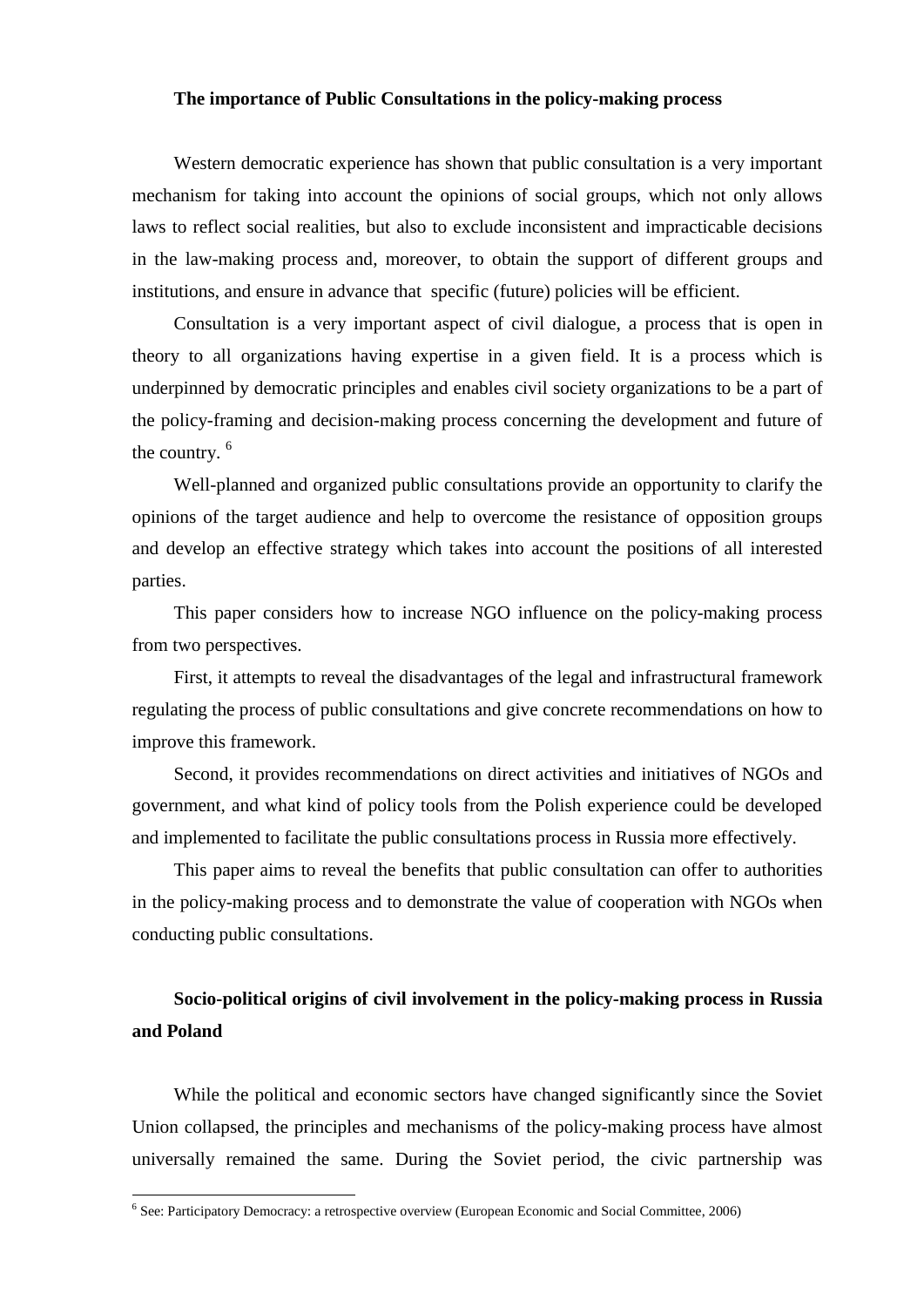perceived as cooperation between the party nomenclature (authorities) and trade unions. As long as the authorities (the Communist Party) had a leading position, the role of trade unions was limited to serving and supporting government interests. As a result, the social partnership only had vertical channels of "cooperation", which in fact was an authoritarian model. To some extent, Russian political power still has the same model.

However, there was a short-term period in the new Russian history during which the development of civil initiatives was boosted and NGO influence on policy-making grew. The political structure and civic partnership system had a significant impact on reforms in the early 1990s. The first half of Yeltsin's era is really treated as the birth of Russian civil society. In that period, many NGO activists were members of federal and regional parliaments and governmental bodies and were deeply involved in drafting and implementing legal reforms in Russia.

In fact, it was the first time that Russian society had a real chance to play a prominent role in the decision- and policy-making community.

The basic positive result of that stage was a transfer to Russia of technologies and expert work in the noncommercial sector, of skills and experience of successful organizations from other countries and methods and principles of the public consultation process. The young Russian generation of NGO activists who well understood modern methods of management and planning in the noncommercial sector appeared and were able to communicate with Western partners "in the same language". It was the period when Russian civil activists were practicing how to organize meetings, conferences and public discussions attracting governmental bodies, businesses and other parties.

However, by the end of the Yeltsin era, the political window that had allowed public participation in the policy-making process had closed more quickly than anyone expected, and NGO activists and organizations were forced out of the political sphere. By the end of the 1990s, they had relatively little access to decision- and policy-making and faced serious problems in their attempts to build new formal and informal channels of access to politicians and government.

But one of the most serious barriers to the development of public activity and government-NGO cooperation lies in the Russian socio-cultural sphere. In general, Russian society is very apolitical. Russian citizens are not aware of many social problems, do not know their rights, laws and legal procedures, how to affect governmental decisions and take an active part in the policy-making process.

To some extent, Poland has a similar historical perspective on the development of civil involvement. But Polish traditions of civil society are wider than in Russia and have at least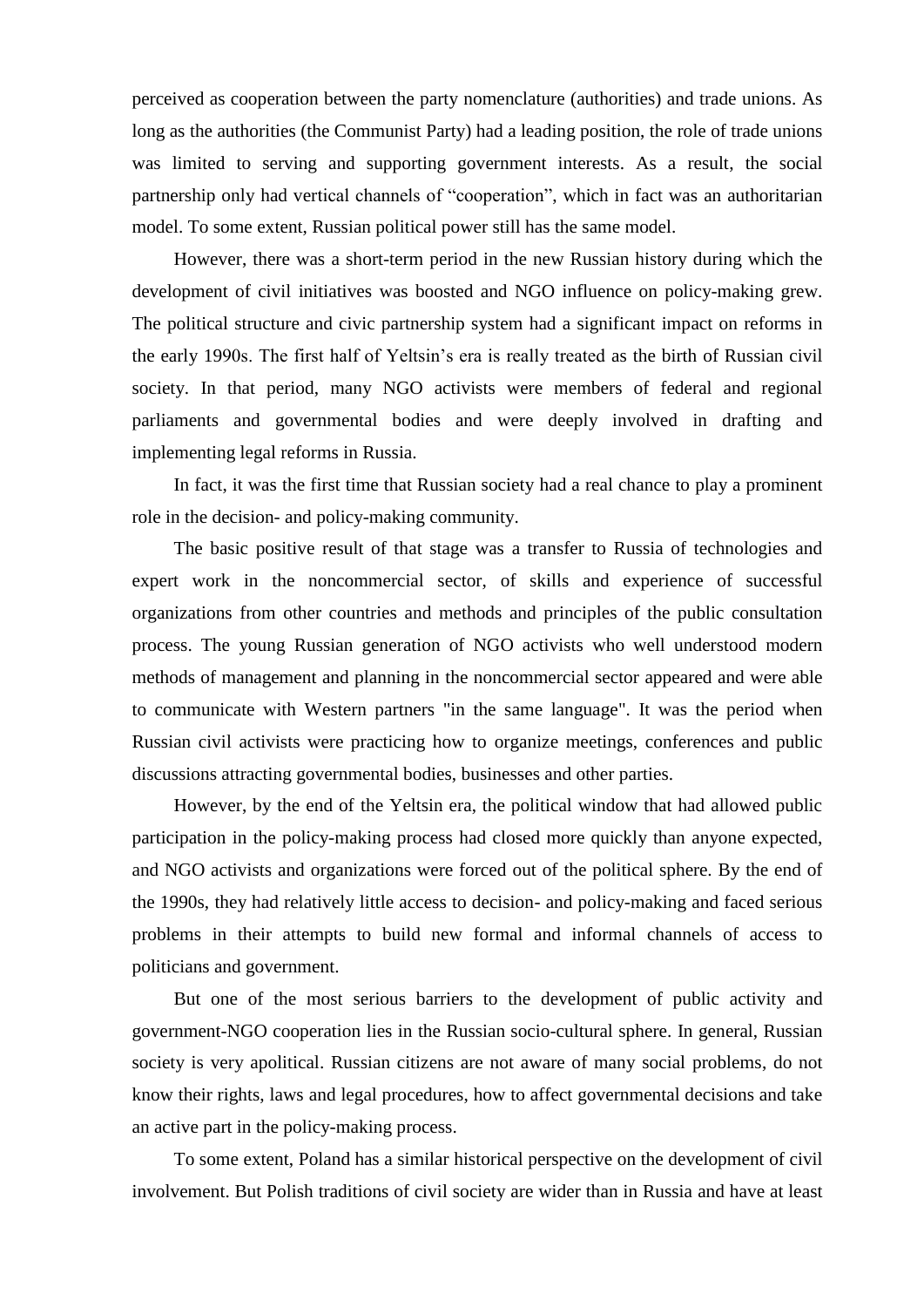two major differences. First, the social origins of civil society are much stronger in Poland. The Polish "Solidarity" trade unions that emerged in the 1980's were the roots of further civil initiatives.

Second, culturally both countries also have significant differences - Polish society is not as paternalistic as Russian society, and thus has much greater potential for societal involvement in the policy-making process.

Cooperation between Polish public authorities and NGOs in the law-making and policy-making process experienced stagnation in the 1990s, but Poland's accession to the European Union in 2004 had a real boosting impact on civil involvement.

Right before the accession, the Public Benefit Act was enacted in 2003; it comprised many fundamental elements – e.g. definitions of a non-governmental organization and regulations concerning the contracting of NGOs by local self-governments and the financing of organizations from public money. It was an important step towards determining the mutual positions of the state and the third sector. It was also an important factor in the systematization of the dialogue between public institutions and NGOs, which before that time had been rather chaotic.<sup>7</sup>

After joining the EU, Polish decision makers started to consult third sector representatives more intensively, mostly because European standards obliged them to do so. However, that was a period when Polish NGOs proved their value to the authorities. Officials acknowledged that it is worth stepping out of the traditional formula of only having a social dialogue with trade unions and the church and involving citizens more and considering their interests.

This period of interaction between the authorities and NGOs may be described as a shift towards the realization of NGOs' potential in the policy-making process, supplemented with greater motivation and a higher level and quality of cooperation from both sides.

#### **Levels of civil involvement**

<u>.</u>

In this paper, we define public consultation (PC) as the process of cooperation between the government and NGOs and as one of the key regulatory tools employed to improve the transparency, efficiency and effectiveness of policy regulations.

<sup>&</sup>lt;sup>7</sup> See: G. Makowski, E. Marcek, Problems of Civil Dialog in Poland and Slovakia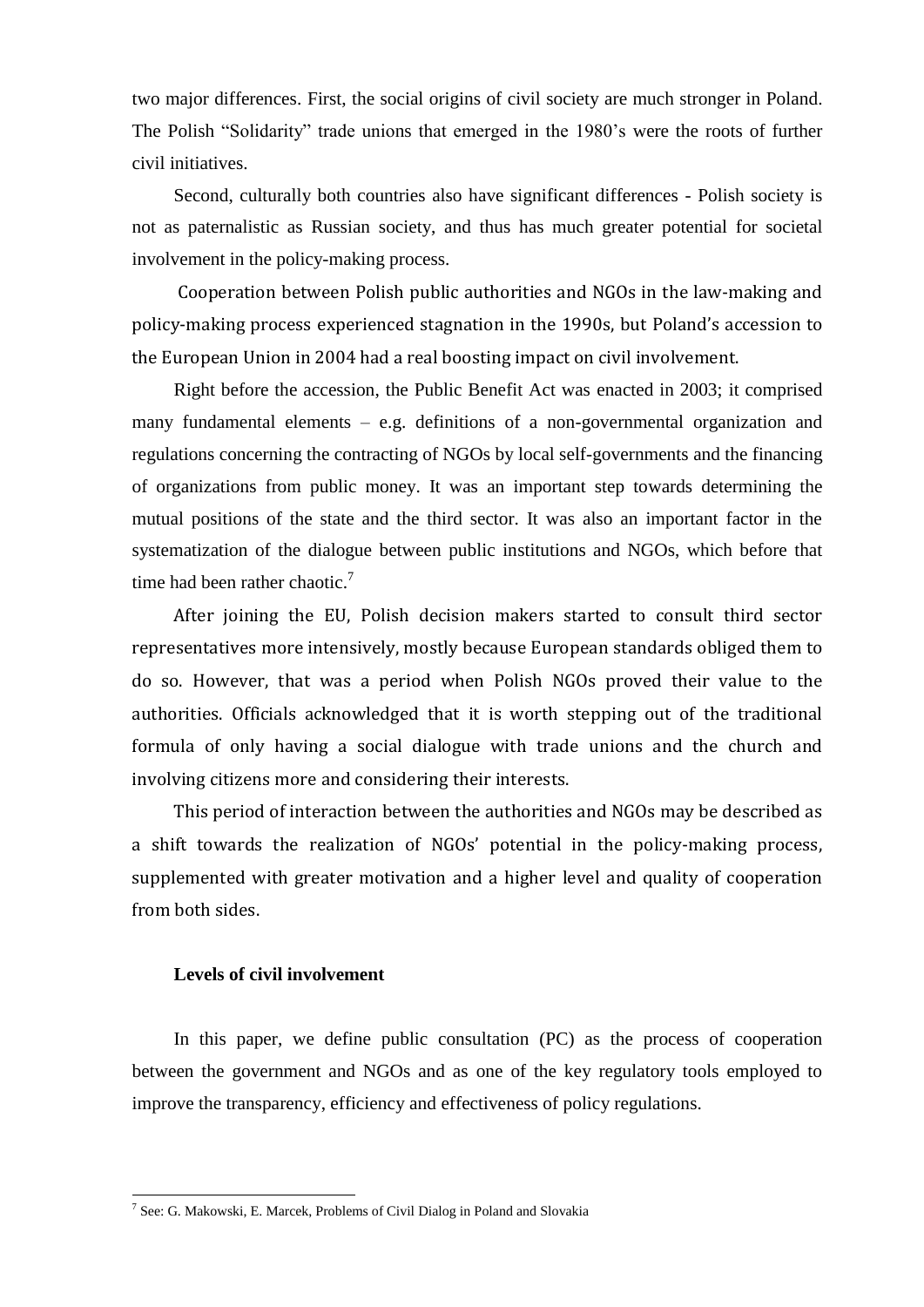In Western countries with developed democratic traditions, forms and levels of interaction between the government and the third sector often vary during the policy-making process, complementing and overlapping each other.

Generally, four major levels of interaction can be outlined:

**– Notification or informing.** This is a one-way process of communication in which the public plays a passive role of consumer of government information;

**– Consultation.** This involves actively seeking the opinions of interested and affected groups;

**– Participation.** This is the active involvement of interest groups in the formulation of regulatory objectives, policies and approaches, or in the drafting of regulatory texts;

**– Partnership.** A more complex involvement of interested groups; usually initiatives arise from the third sector, which plays an important role in cooperation.

| <b>Form of consultation</b>                              | <b>Level of NGO</b><br>involvement                        | <b>Mechanisms of NGO</b><br>influence on the policy-                      |
|----------------------------------------------------------|-----------------------------------------------------------|---------------------------------------------------------------------------|
|                                                          |                                                           | making process                                                            |
| <b>Informal Consultation</b>                             | <b>Notification</b>                                       | Almost non-exist                                                          |
| Limited transparency and                                 | Access by interest groups to<br>informal consultations is |                                                                           |
| accountability                                           | entirely at the regulator's                               |                                                                           |
|                                                          | discretion                                                |                                                                           |
| <b>Public notice</b>                                     | <b>Notification - Consultation</b>                        | Making comments on regulatory                                             |
| More open and inclusive                                  | All interested parties have the                           | proposals                                                                 |
| and usually more structured and                          | opportunity to become aware                               |                                                                           |
| formal                                                   | of the regulatory proposal and                            |                                                                           |
|                                                          | are thus able to comment                                  |                                                                           |
| <b>Public hearings</b><br>Public meeting on a particular | Participation                                             | - Submit written                                                          |
| regulatory proposal; usually                             | All interested parties                                    | information and data at the meeting;                                      |
| supplements other consultation                           |                                                           | - Interested parties and groups                                           |
| procedures                                               |                                                           | can comment in person;                                                    |
|                                                          |                                                           |                                                                           |
|                                                          |                                                           | - Face-to-face contact in which                                           |
|                                                          |                                                           | dialogue can take place between                                           |
|                                                          |                                                           | regulators<br>and wide range of affected parties and                      |
|                                                          |                                                           | between interest groups themselves                                        |
| <b>Advisory bodies</b>                                   | Partnership                                               | -Drafting and reviewing proposals;                                        |
| Advisory bodies are involved at all                      | All interested parties                                    |                                                                           |
| stages of the regulatory process,                        |                                                           | -Evaluating existing regulations;                                         |
| but most commonly take part quite                        |                                                           |                                                                           |
| early on in the process in order to                      |                                                           | -Depending on their status, authority,                                    |
| assist in defining positions and                         |                                                           | and position in the decision-making                                       |
| options.                                                 |                                                           | process, they can give participating                                      |
| There two main kinds of advisory                         |                                                           | parties great influence on final<br>decisions, or they can be one of many |
| bodies: permanent bodies and                             |                                                           | information sources.                                                      |
| technical advisory groups to work                        |                                                           |                                                                           |
| on concrete issues                                       |                                                           |                                                                           |

**Forms of public consultation in the policy-making process in Russia**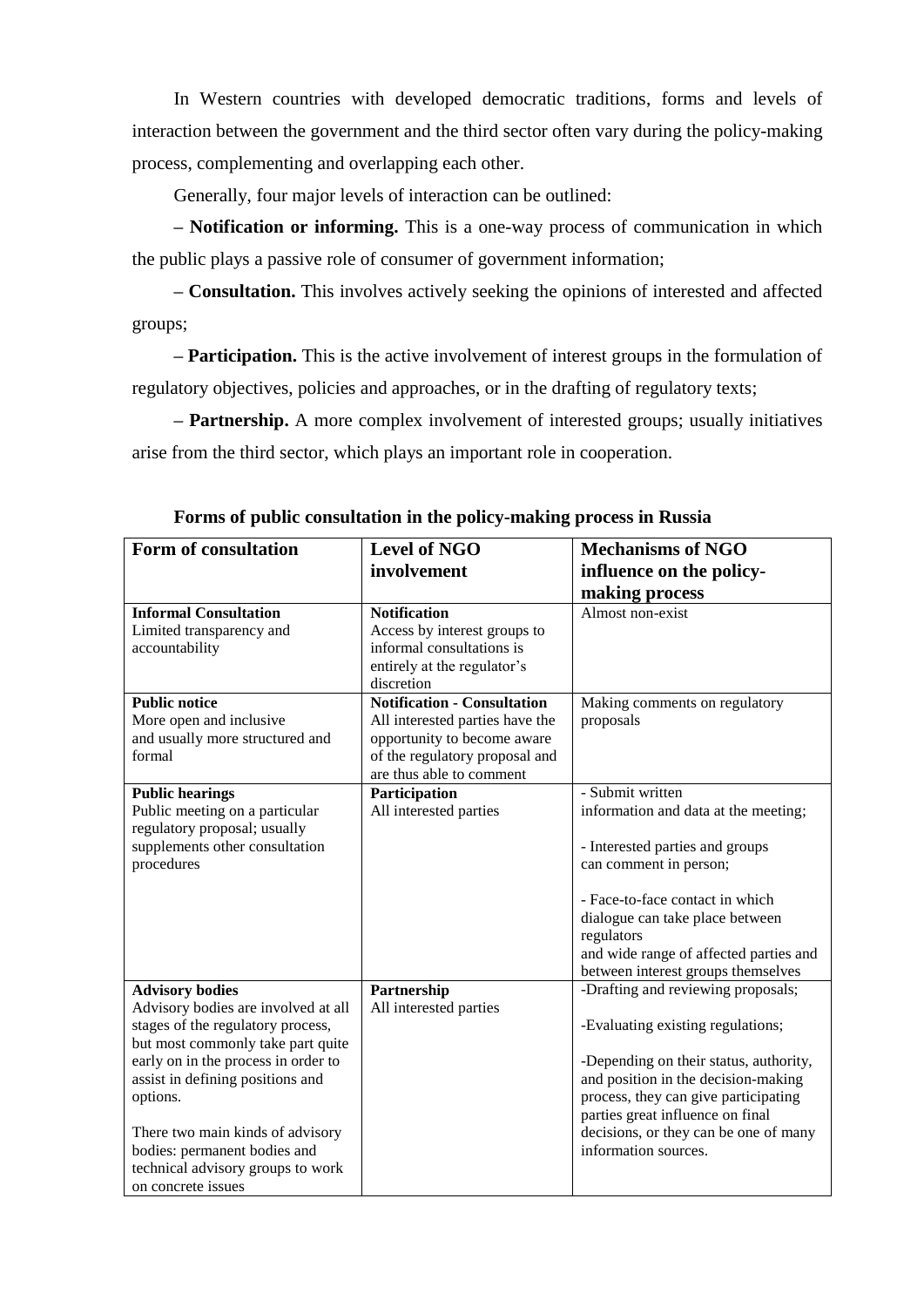It is clear from the table above that the first two forms entail a very limited scope of NGO involvement in the policy-making process and of collaboration with authorities, while the remaining forms provide a range of tools of mutual cooperation.

Russian practice shows that public consultations are mostly limited only to informal consultations and public notice. Russian authorities (bodies) are not really open to further cooperation, while the public sector is not mature enough to become an active participant and partner in the policy-making process. Such a situation hampers an efficient public consultation process in Russia. Next, we define the main reasons why it happens:

- 1. Reluctance on the part of authorities to organize PC
- 2. Low effectiveness of the Public Chamber as a major consultative body
- 3. Non-institutionalized mechanism of Regulatory Impact Assessment
- 4. Low level of coordination and cooperation within the third sector

To get a clearer picture we should examine these factors in detail.

#### *1. Reluctance on the part of authorities to organize PC*

Russian authorities demonstrate very weak motivation to collaborate with NGOs and, furthermore, have very few competent staff to work with third sector representatives. Communication channels are still not used on a regular basis. Regional Public Chambers the most developed "linking" institution - usually become dependent on power elites and are only used by authorities for consultations occasionally.

The major reasons why the Russian government avoids cooperation with NGOs and remains reluctant to organize public consultations can be stated as follows:

> $\checkmark$  Treatment of NGO consultancy as interference or an attempt to control, rather than a tool of mutual collaboration and discussion of the issue

> $\checkmark$  Lack of awareness of the fruitfulness and sometimes necessity of developing laws with third sector support

- $\checkmark$  Desire on the part of the authorities to pass a law as quickly as possible
- $\checkmark$  Reluctance to share knowledge on specific areas related to authority ("We know better, we don't need advice")

Poland has similar obstacles to NGO-government cooperation: 2010-2011 research carried out by the Civil Service Department of the Polish Chancellery of the Prime Minister also shows similar results concerning Polish authorities' skeptical attitude toward the need for cooperation. <sup>8</sup>

<sup>&</sup>lt;sup>8</sup> See: Research of the Chancellary of the Prime Minister "Improvement of the quality of decision-taking processes in governmental administration by use of the potential of scientific and expert communities", Warsaw 2011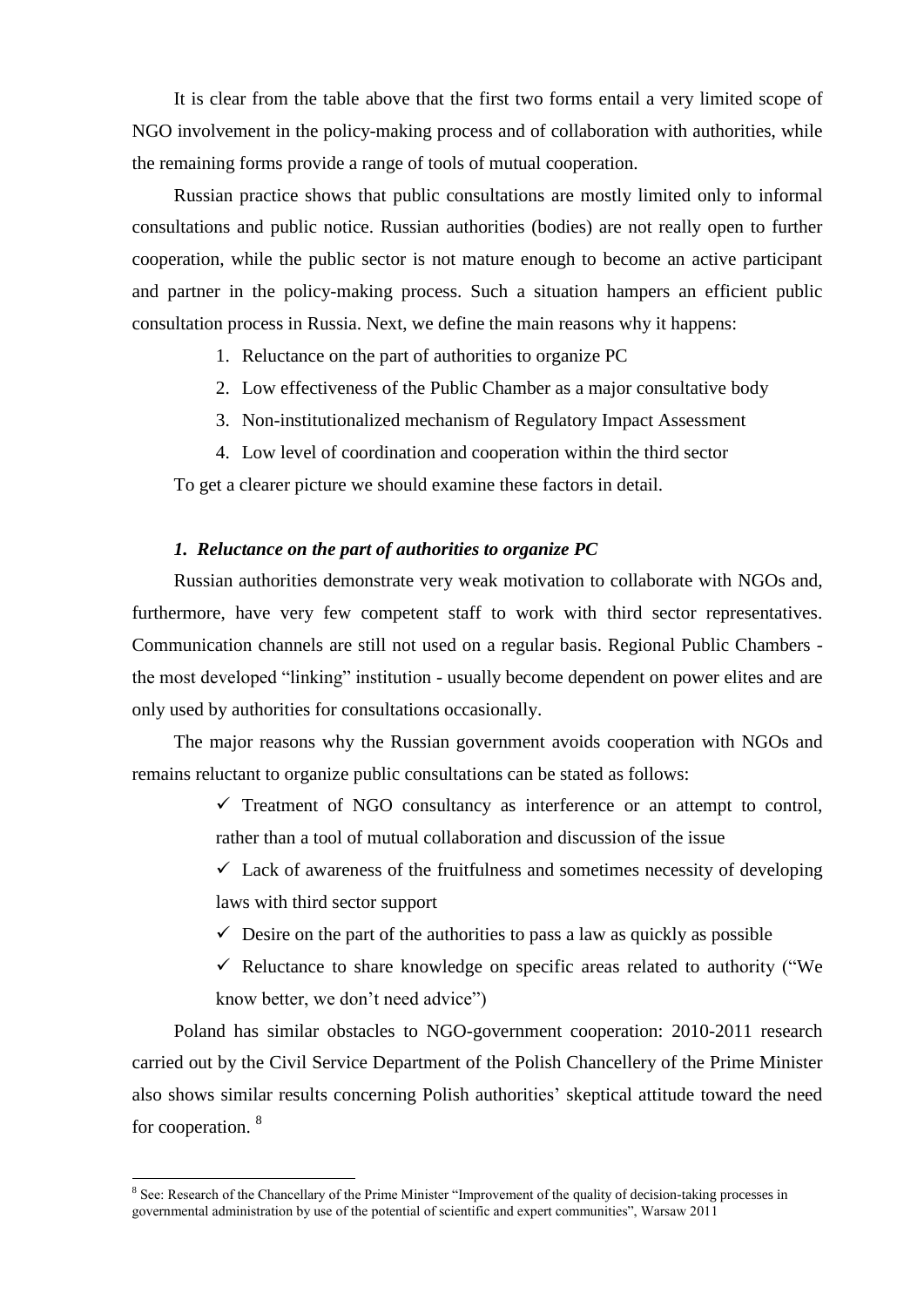However, according to research results and Polish expert assessments, the situation in Poland is getting better in terms of quantity and scope of cooperation, especially since Poland joined the EU. However, divergence is evident in the attitudes of the two countries: Poland is "looking West" and trying to integrate European methods very rapidly; contrarily, Russia has limited Western influences and is trying to find "its own path".

The only obvious way to "awaken" the government will to collaborate, increase mutual understanding, and thus the effectiveness of cooperation is to increase the intensity and depth of cooperation.

#### *2. Low effectiveness of the Public Chamber as a major consultative body*

One of the major reasons for the poor development of public consultation arises from its core regulatory body – the Public Chamber. In 2005, the Public Chamber of the Russian Federation was founded with the general aim "of analyzing draft legislation and the activities of parliament, as well as monitoring federal and regional administrative bodies" and "organizing public consultations on socially significant laws, implementing expertise on legal drafts and norms ...".<sup>9</sup>

However, the biggest problem of this institution is that it is too controlled by the state. Such an approach is not in accordance with the main principle of the institution – independence, and the result is that in its current state it does not fulfill social requirements. Unfortunately, the existing law cannot guarantee implementation of its proclaimed goals in full. To obtain the status of a real actor in the policy-making process, the most important functions of the Russian Public Chamber require strengthening:

> $\checkmark$  Provide analysis of the social situation in the country, considering social needs and interests of various social groups and institutes;

> $\checkmark$  Form a database of the most necessary and important questions demanding qualitative legal regulation, including eliminating law deficiencies;

 $\checkmark$  Actively involve the public sector in the policy-making process

 $\checkmark$  Suggest own initiatives in a legislation process independently or through representatives.

The Polish Council on Public Benefit Activities (CPBA), which plays a similar role of a consultative body - and has a comparable structure, was created several years earlier than the Russian Public Chamber, and according to some expert assessments has proved its efficiency as an important actor in the policy-making process. However, many other Polish experts have assessed the CPBA as a really weak institution, especially in the first several

<sup>&</sup>lt;sup>9</sup> See: Article 16 of Federal law №32 on the Public Chamber of the Russian Federation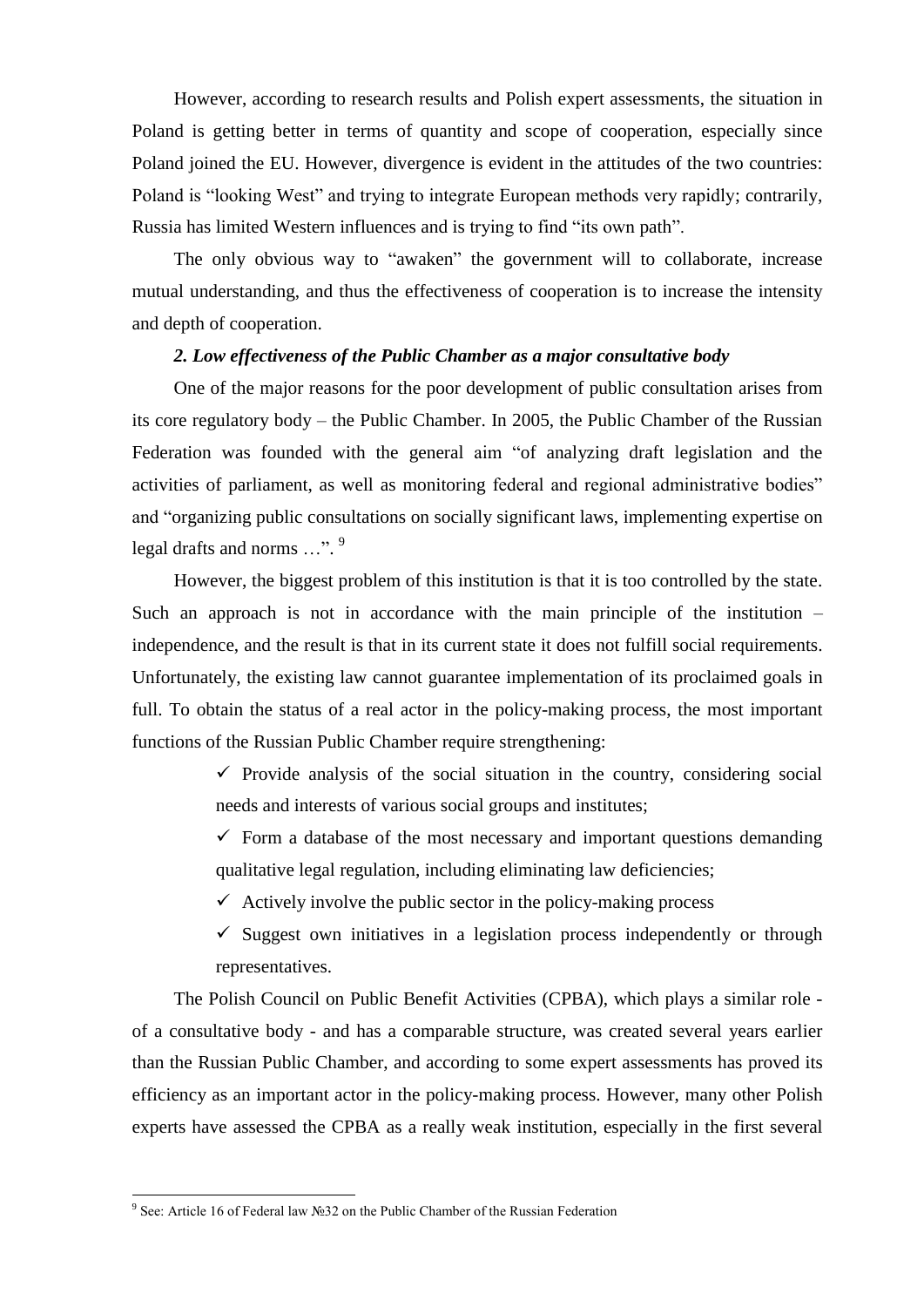years (2003-2007) of its existence, mostly because the authorities' approach prevailed at that time.

At that time, the reluctance of the new government created by the former opposition party PiS and its partners to deal with issues of civil society development had an effect on the functioning of the Public Benefit Activities Council. That period was characterized by serious communication problems between the Council and the Ministry of Social Policy and other ministries, which caused open conflicts with government officials. The CPBA did not receive draft-laws for consultations.<sup>10</sup>

At the end of 2007, when the government changed, a new era of CPBA emerged - its functions were broadened and a wider platform was created for cooperation between the state and civil organizations. These new, wider functions found expression, for instance, in the fact that the Council initiated most of the amendments to the Law on Public Benefit Activity and Volunteering that were finally admitted in 2010.

On the basis of a more accurate study of the Polish experience of CPBA, at least two good lessons could be integrated into Russian practice:

- $\checkmark$  More transparent procedure of Council members' appointment, which helps to create a competitive environment through involvement of different parties
- $\checkmark$  Close cooperation with ministries and subcommittees during the drafting process

#### *3. Non-institutionalized mechanism of Regulatory Impact Assessment*

Western countries' experience reaffirms that one of the most useful tools for increasing the effectiveness of public consultations is to institutionalize the mechanism of Regulatory Impact Assessment (RIA) as an obligatory preliminary part of the policy-making process. 11

The basic terms of RIA adoption are acceptance of the strategy of the regulation process, consultations with the public sector, and prospective planning of legislative activity.

This means that RIA should be conducted at an early stage and before a decision to regulate has been taken. Ideally, RIA should be used as the basis for consultation. In this way, it is possible to consider the use of alternatives to regulation (e.g. information campaigns) or lighter forms of regulation (e.g. self-regulation) as required by the RIA model, even if they are not necessarily considered to be the most appropriate approach in the long run.

<sup>&</sup>lt;sup>10</sup> G. Makowski, E. Marcek, Problems of Civil Dialog in Poland and Slovakia

<sup>&</sup>lt;sup>11</sup> See: Regulatory Impact Analysis in OECD Countries (OECD, 2007)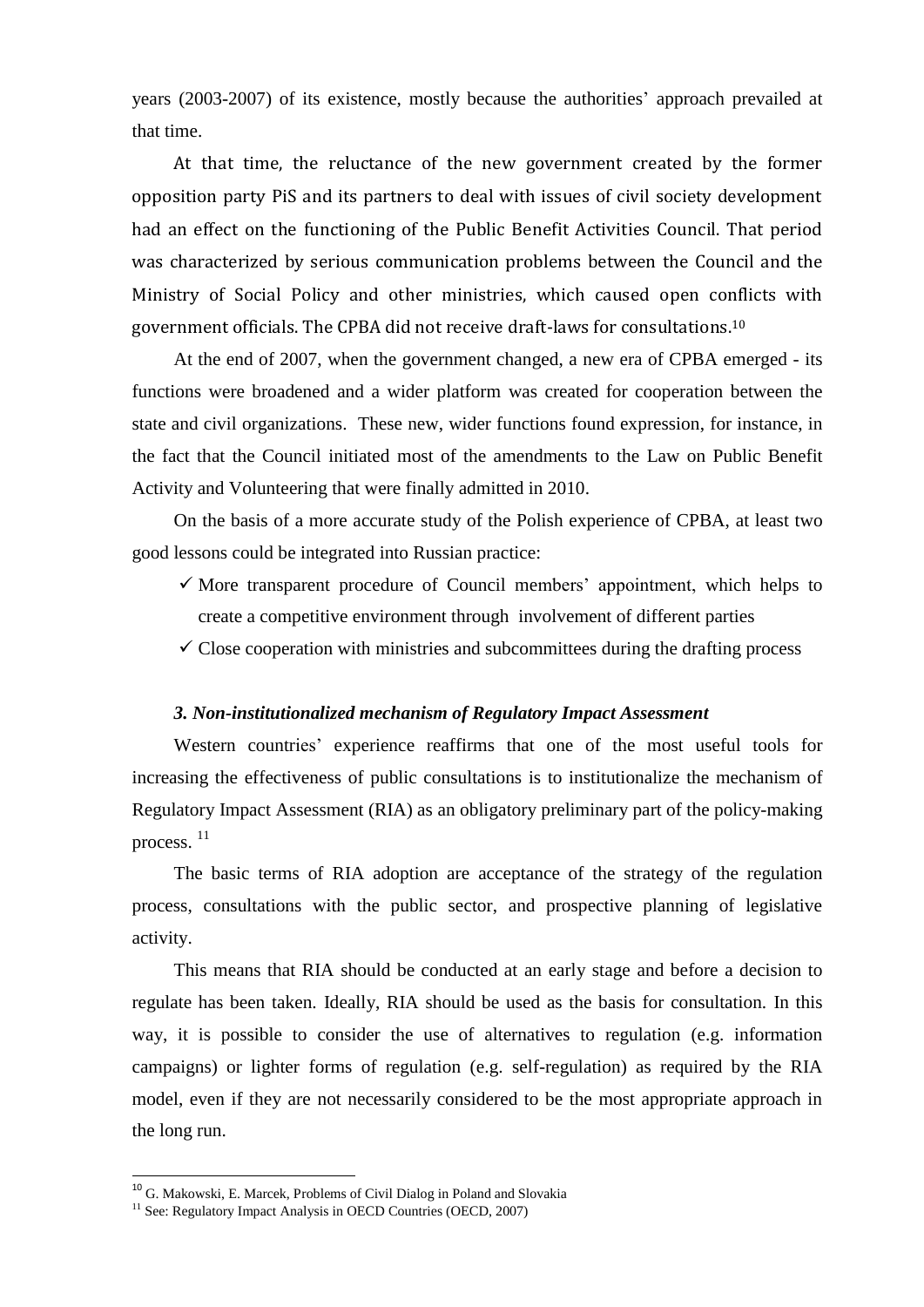There have been several attempts to institutionalize the mechanism of RIA in Russia during the last several years, but this tool is not really integrated into the Russian policymaking sphere.

As for Poland, RIA has become a really important mechanism of increasing NGO influence in the policy-making process. Since it was integrated in 2001, NGOs have become much more efficient in cooperation with the government by active participation in regulatory activity.

The Polish RIA model includes several major features: the RIA Council makes its presentations on a governmental level; there are governmental requirements concerning RIA obligations; there is a budget to support RIA etc.

The Polish RIA quality control model has a two-track system. The RIA unit in the Government Legislation Centre (GLC) gives advice (first track) on the scope of RIA and on the scope of public consultation, in both cases working with officials responsible for a given draft in the competent ministry. However, the GLC has no powers to reject the draft. This can be done (second track) at the moment of discussion either by the advisory Committee of the Council of Ministers or by the Council of Ministers itself. These bodies could decide to refuse to discuss a draft without RIA. This is the job of the officials responsible for preparing the agenda for these bodies. In any case, only the advisory Committee or the Council of Ministers has the power to return the draft and the RIA to the Minister responsible in order to improve them.

The most important thing is that public consultation of all the parties affected by the proposed legislation is compulsory. Consultation is recommended at the earliest stage possible; practice shows that usually public consultation takes place parallel to interministerial consultation (this results from the fact that time pressure is very strong at the moment in the Polish law-making process).

According to expert assessments, the Polish system of RIA is still not perfect and is continuing to develop. However, studying the Polish experience of RIA could be very useful for Russian officials in terms of integrating major principles into the Russian policy regulatory sphere: a two-track system of quality control, institutionalization of compulsory consultations, etc.

#### *4. Low level of coordination and cooperation within the third sector*

While various social networks and information and coordination centers have continued to develop during the last few years, the Russian third sector has experienced a range of problems in terms of internal coordination and partnership. At the regional level,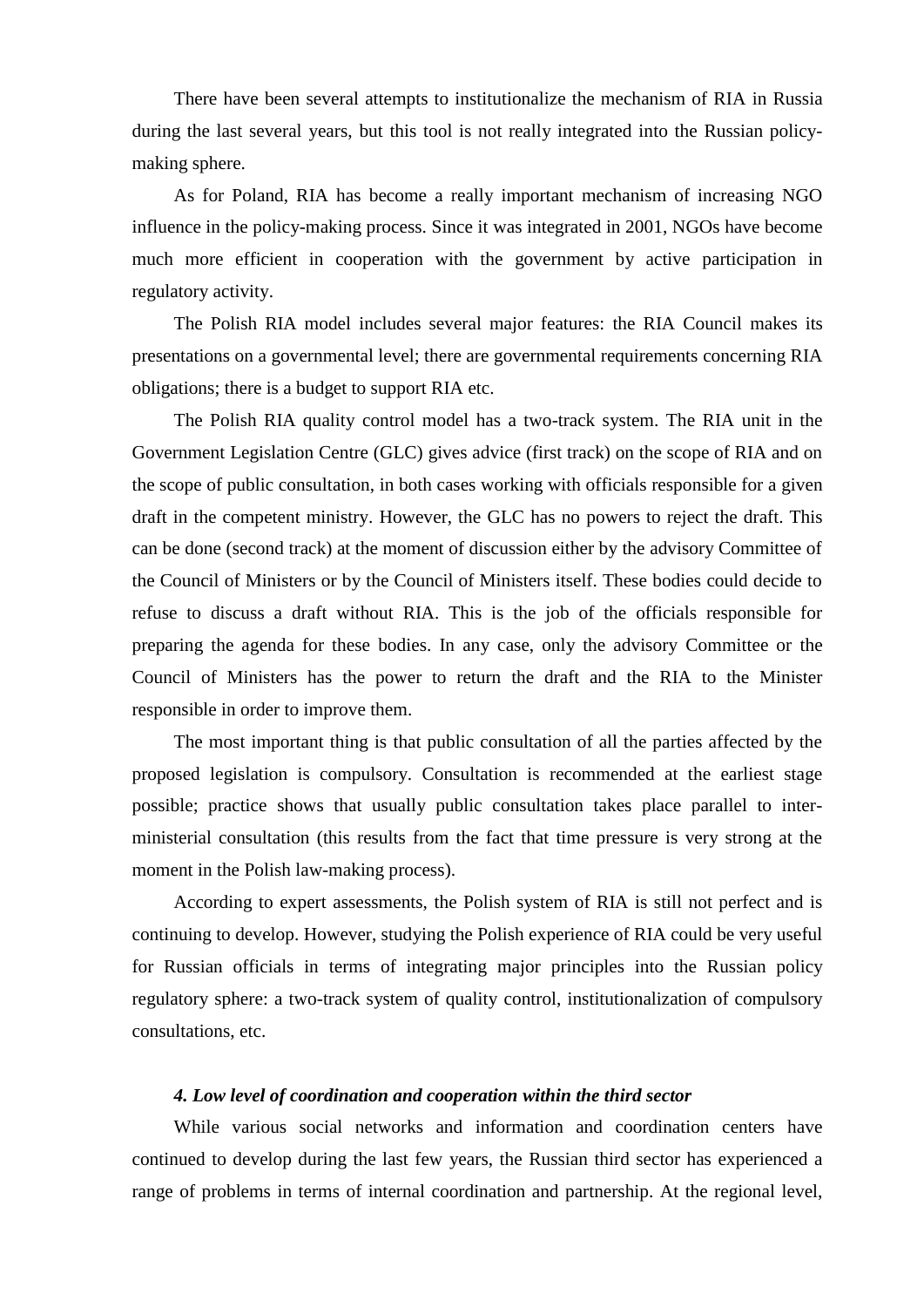these problems look less severe: discussion and debate centers, educational and information platforms have somehow sprung up.

However, most NGO activists emphasize the lack of knowledge and professionalism among leaders and representatives of public associations, weak financial education, shortage of managerial and communicational skills, and (lack of) ability to fulfill the function of a social moderator. In particular, NGOs are not able to involve the required professionals lawyers, sociologists and businessmen – in their activity.

Both experts and social activists recognize that NGOs can't provide a proper level of cooperation within the third sector. And the origin lies not only in the general passivity of Russians, but also in the public organizations' and associations' own defects and problems.

From this perspective, the Polish experience may offer some good practical examples of mutual collaboration within the sector, especially from the second half of the 1990s and early 2000s, when Poland was not receiving enough external funding from foreign donors, and had to find internal resources to survive. That period in Poland was characterized by an increasing level of: activists uniting, confederations being established and volunteers being attracted.

To some extent modern Russia has similar conditions: after amendments to Russian NGO Law reducing foreign funding, Russian noncommercial organizations have a really great chance to increase their mutual interactions, reorient their values, find new channels of communication and other sources of activity.

## **Conclusions. What should be done?**

The Russian public sphere is characterized by low-level involvement of the third sector in the policy-making process. Mechanisms and procedures of intersectoral cooperation are still very weak. The process of public consultation is underdeveloped and requires regulatory and institutional changes.

Involving NGOs in the policy-making process has essential benefits for **government and state bodies**:

- It helps to create a democratic basis and an opportunity for societal participation in public life, which help to enhance government trustworthiness in the eyes of citizens;

- Open and transparent public consultations improve the quality of regulations, and also improve compliance and reduce enforcement costs for both governments and citizens.

In order to increase the fruitfulness of NGO-government cooperation through the process of PC, several recommendations may be proposed: